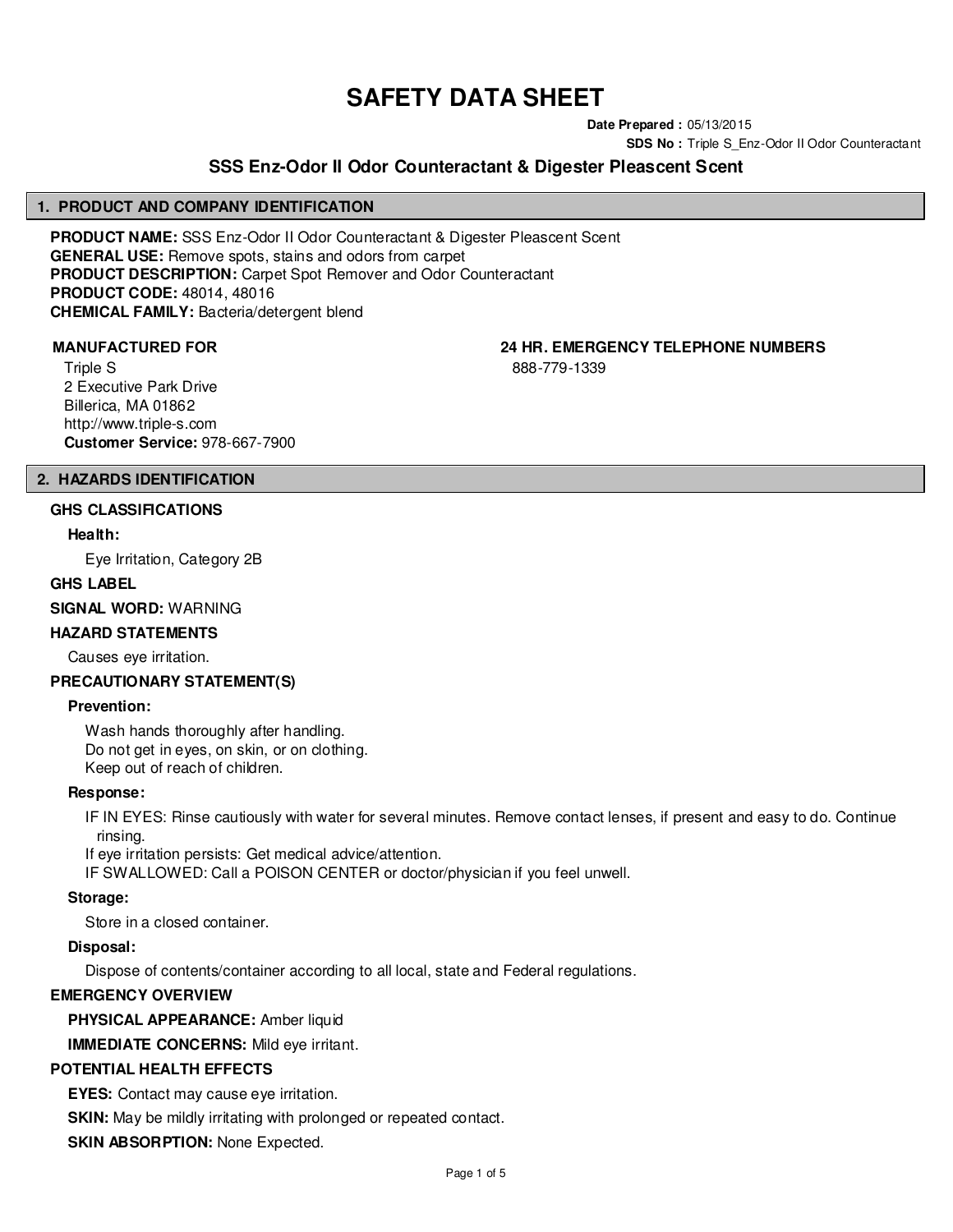**INGESTION:** Although of moderate to low toxicity, ingestion of large amounts can cause gastrointestinal irritation, nausea, vomiting, diarrhea.

**INHALATION:** Mist is irritating to nose, throat and lungs.

# **REPRODUCTIVE TOXICITY**

**TERATOGENIC EFFECTS:** No known significant effects or critical hazards.

**CARCINOGENICITY:** No listed substance

**MUTAGENICITY:** No known significant effects or critical hazards.

**ROUTES OF ENTRY:** Ingestion, eye

**CANCER STATEMENT:** No listed substance

**SENSITIZATION:** No known significant effects or critical hazards.

#### **WARNING CAUTION LABELS:** None

**PHYSICAL HAZARDS:** None Expected.

# **3. COMPOSITION / INFORMATION ON INGREDIENTS**

| <b>Chemical Name</b>                       | $Wt.\%$   | <b>CAS</b> |
|--------------------------------------------|-----------|------------|
| Nonylphenol Ethoxylate                     | $0 - 2$   | 9016-45-9  |
| Sodium Xylene Sulfonate                    | $0 - 5$   | 1300-72-7  |
| Bacteria - Multiple Bacillus Spp.          | $0 - 5$   | N/A        |
| 2-propenoic acid, 2-methyl-, dodecyl Ester | $0 -$     | 142-90-5   |
| Fragrance                                  | $0 - 1$   | N/A        |
| Water                                      | $90 - 98$ | 7732-18-5  |

#### **4. FIRST AID MEASURES**

**EYES:** Immediately flush eyes with plenty of water. Get medical attention, if irritation persists.

**SKIN:** Wash with soap and water. Get medical attention if irritation develops or persists.

**INGESTION:** Get immediate medical attention. Do not induce vomiting unless instructed to do so by poison center or physician.

**INHALATION:** Remove victim to fresh air and monitor. Seek medical advise if irritation persists.

# **SIGNS AND SYMPTOMS OF OVEREXPOSURE**

**EYES:** Slight discomfort with redness, watering eyes.

**SKIN:** Redness and itching sensation.

**INGESTION:** Irritation of mouth, throat, along with stomach upset, vomiting.

**INHALATION:** Irritation of nose, throat and lungs with coughing, sneezing, possible difficulty breathing.

**ACUTE TOXICITY:** None known.

**CHRONIC EFFECTS:** No known significant effects or critical hazards.

# **5. FIRE FIGHTING MEASURES**

**FLAMMABLE CLASS:** NA = Not Applicable **EXTINGUISHING MEDIA:** Not required. **EXPLOSION HAZARDS:** None **FIRE FIGHTING PROCEDURES:** None

# **6. ACCIDENTAL RELEASE MEASURES**

**SMALL SPILL:** Avoid walking in product. Wipe up or otherwise flush small spills to sanitary sewer.

**LARGE SPILL:** Avoid walking in material. Prevent product from entering into stream, soil, storm sewer or other bodies of water.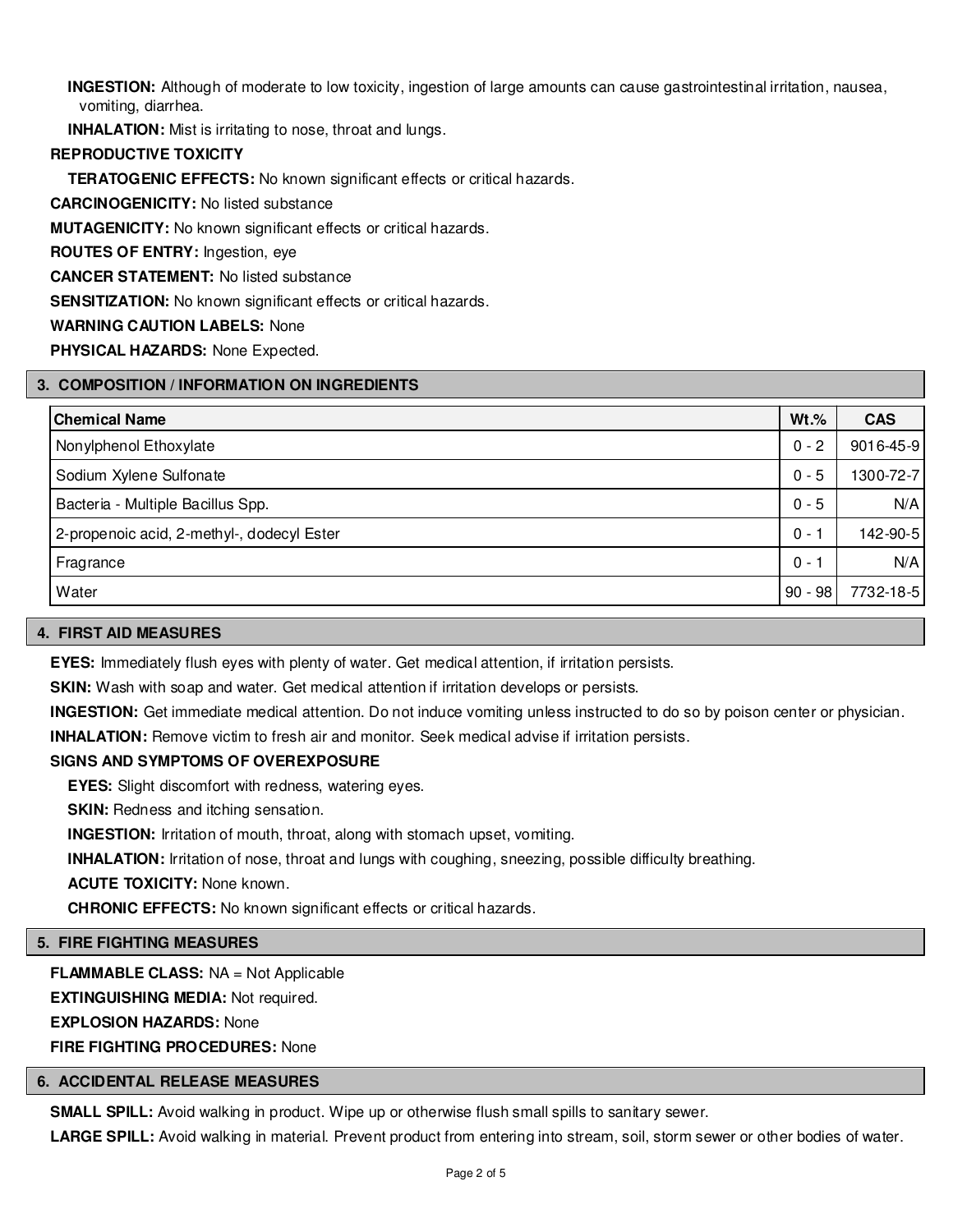# **ENVIRONMENTAL PRECAUTIONS**

**WATER SPILL:** Avoid discharges into open waterways. **LAND SPILL:** Avoid discharge to soil. **AIR SPILL:** NA = Not Applicable

#### **7. HANDLING AND STORAGE**

**GENERAL PROCEDURES:** Close container after use.

**HANDLING:** Avoid contact with skin and eyes. Wash hands before eating, drinking, smoking or using toilet facilities.

**STORAGE:** Store in closed container in an area inaccessible to children.

**STORAGE TEMPERATURE:** Store at ambient temperatures.

#### **8. EXPOSURE CONTROLS / PERSONAL PROTECTION**

**ENGINEERING CONTROLS:** Use in well ventilated area.

# **PERSONAL PROTECTIVE EQUIPMENT**

**EYES AND FACE:** Safety glasses with side shields.

**SKIN:** Rubber or other chemical resistant gloves.

**RESPIRATORY:** NA = Not Applicable

**PROTECTIVE CLOTHING:** NA = Not Applicable

# **9. PHYSICAL AND CHEMICAL PROPERTIES**

#### **PHYSICAL STATE:** Liquid

**ODOR:** Cherry-Almond, Pleascent Scent or Morning Fresh Lavender **ODOR THRESHOLD:** Not Established **COLOR:** White translucent **pH:** 6.5 to 8.0 **PERCENT VOLATILE:** >90 **FLASH POINT AND METHOD:** None **FLAMMABLE LIMITS:** N/A **AUTOIGNITION TEMPERATURE:** NA = Not Applicable **VAPOR PRESSURE:** ~ 20 mm Hg at (68°F) **VAPOR DENSITY:**  $\sim$  1 Air = 1 **BOILING POINT: 212° F; 100° C FREEZING POINT: 32° F; 0° C SOLUBILITY IN WATER:** Complete **EVAPORATION RATE:** (Water =1) 1.0 **DENSITY:** 8.42 at (68°F) **SPECIFIC GRAVITY:** 1.009 grams/ml. **VISCOSITY:** Water thin. **(VOC):** None

# **10. STABILITY AND REACTIVITY**

**REACTIVITY:** Stable **HAZARDOUS POLYMERIZATION:** Will not occur. **STABILITY:** No known significant effects or critical hazards. **CONDITIONS TO AVOID:** Strong oxidizing materials. **HAZARDOUS DECOMPOSITION PRODUCTS:** None Expected.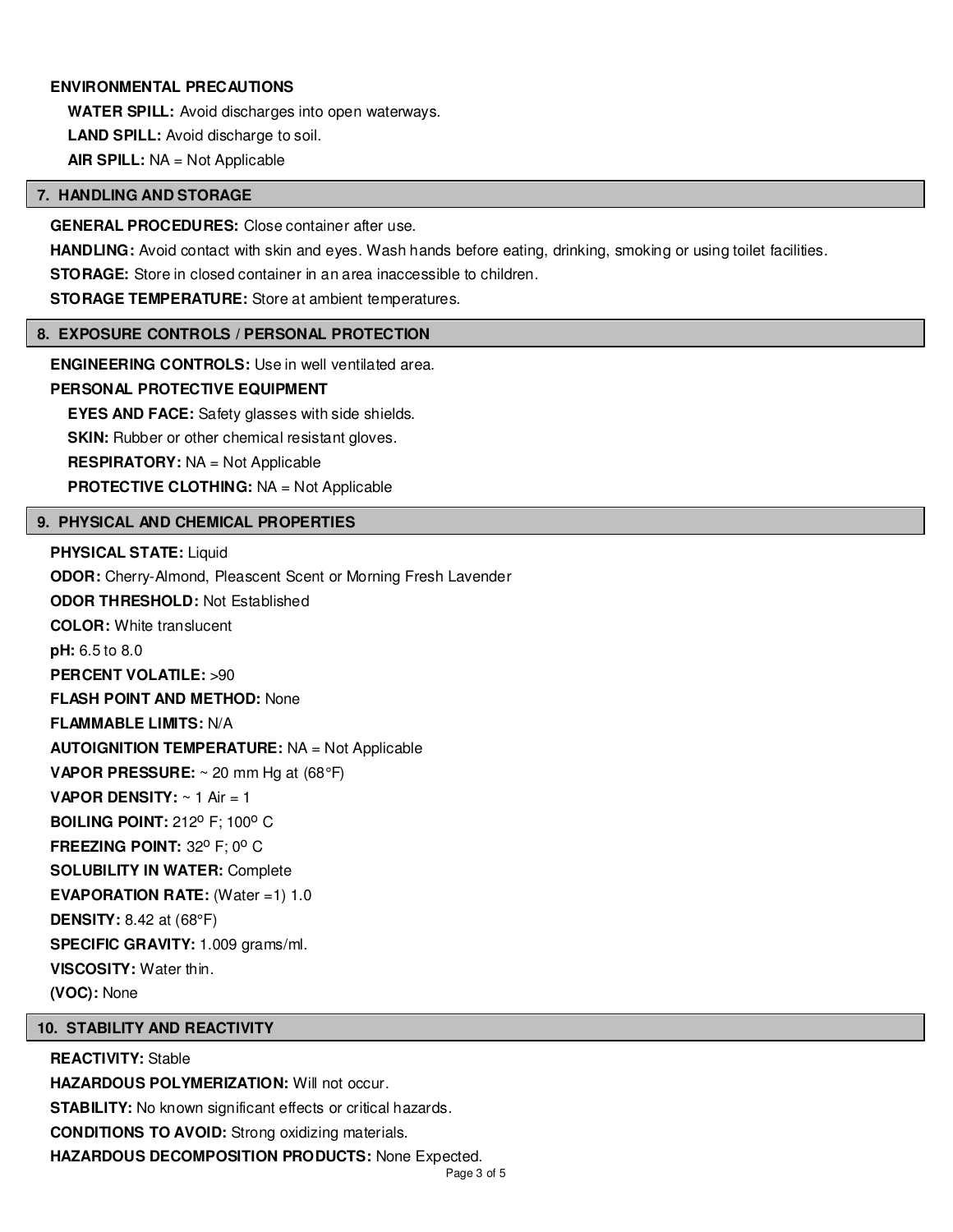#### **11. TOXICOLOGICAL INFORMATION**

# **ACUTE**

| <b>Chemical Name</b>   | ORAL $LD_{50}$<br>(rat) | <b>DERMAL LD<sub>50</sub></b><br>(rabbit) |
|------------------------|-------------------------|-------------------------------------------|
| Nonylphenol Ethoxylate | 16000 mg/kg<br>(rat)    | 4490 mg/kg<br>(rabbit)                    |

**EYES:** Not Established

**DERMAL LD**<sub>50</sub>: No known significant effects or critical hazards.

**SKIN ABSORPTION:** No known significant effects or critical hazards.

**INHALATION LC<sub>50</sub>:** No known significant effects or critical hazards.

**EYE EFFECTS:** Mild to moderate eye irritant.

**SKIN EFFECTS:** May irritate skin with prolonged or repeated contact.

**CHRONIC:** No known significant effects or critical hazards.

**IRRITATION:** Not Established

**SENSITIZATION:** No known significant effects or critical hazards.

**REPRODUCTIVE EFFECTS:** No known significant effects or critical hazards.

**MUTAGENICITY:** No known significant effects or critical hazards.

# **12. ECOLOGICAL INFORMATION**

**ENVIRONMENTAL DATA:** No known significant effects or critical hazards.

**ECOTOXICOLOGICAL INFORMATION:** Not Established

**AQUATIC TOXICITY (ACUTE):** Not Established

# **13. DISPOSAL CONSIDERATIONS**

**DISPOSAL METHOD:** Small amounts (less than 5 gallons) may be disposed of in sanitary sewer. Consult local authorities for additional disposal information.

**FOR LARGE SPILLS:** Consult with local and state authorities for large volume disposal.

**PRODUCT DISPOSAL:** See above.

**EMPTY CONTAINER:** Rinse container with clear water. Offer container for recycling, or dispose of in trash.

**RCRA/EPA WASTE INFORMATION:** NA = Not Applicable

# **14. TRANSPORT INFORMATION**

**DOT (DEPARTMENT OF TRANSPORTATION)**

**PROPER SHIPPING NAME:** Cleaning Compound, not regulated.

**U.S. CUSTOMS HARMONIZATION NUMBER:** 3402.90.10.00

# **15. REGULATORY INFORMATION**

# **UNITED STATES**

# **SARA TITLE III (SUPERFUND AMENDMENTS AND REAUTHORIZATION ACT)**

**311/312 HAZARD CATEGORIES:** Health - Acute

**FIRE:** No **PRESSURE GENERATING:** No **REACTIVITY:** No **ACUTE:** Yes **CHRONIC:** No

**313 REPORTABLE INGREDIENTS:** No listed substance

# **302/304 EMERGENCY PLANNING**

**EMERGENCY PLAN:** NA = Not Applicable